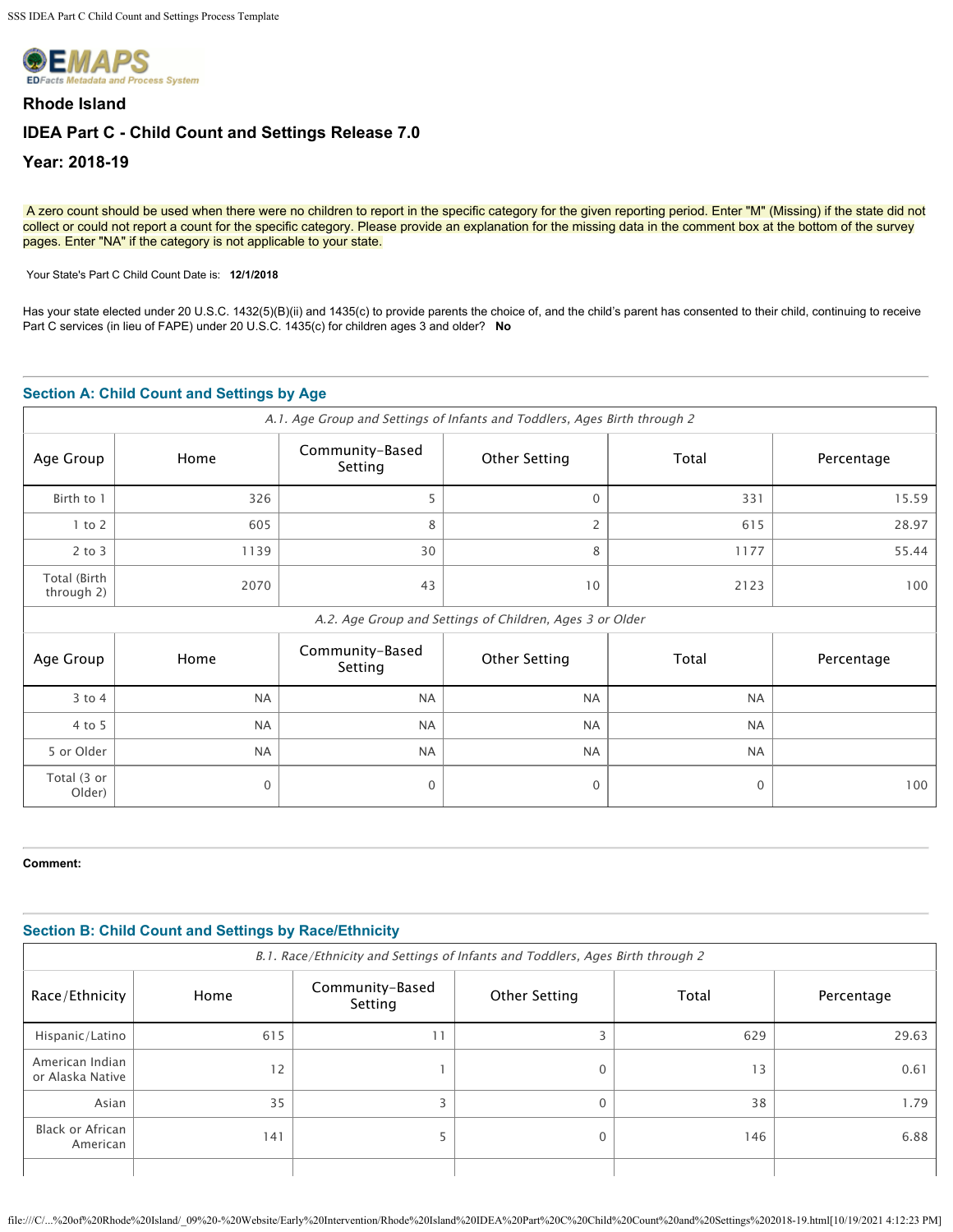SSS IDEA Part C Child Count and Settings Process Template

| Native Hawaiian<br>or Other Pacific<br>Islander | $\boldsymbol{0}$ | 0                          | 0                                                             | $\mathbf 0$ | $\mathbf 0$ |
|-------------------------------------------------|------------------|----------------------------|---------------------------------------------------------------|-------------|-------------|
| White                                           | 1188             | 21                         | 6                                                             | 1215        | 57.23       |
| Two or More<br>Races                            | 79               | $\overline{2}$             |                                                               | 82          | 3.86        |
| Total (Birth<br>through 2)                      | 2070             | 43                         | 10                                                            | 2123        | 100         |
|                                                 |                  |                            | B.2. Race/Ethnicity and Settings of Children, Ages 3 or Older |             |             |
| Race/Ethnicity                                  | Home             | Community-Based<br>Setting | <b>Other Setting</b>                                          | Total       | Percentage  |
| Hispanic/Latino                                 | <b>NA</b>        | <b>NA</b>                  | <b>NA</b>                                                     | <b>NA</b>   |             |
| American Indian<br>or Alaska Native             | <b>NA</b>        | <b>NA</b>                  | <b>NA</b>                                                     | <b>NA</b>   |             |
| Asian                                           | <b>NA</b>        | <b>NA</b>                  | <b>NA</b>                                                     | <b>NA</b>   |             |
| <b>Black or African</b><br>American             | <b>NA</b>        | <b>NA</b>                  | <b>NA</b>                                                     | <b>NA</b>   |             |
| Native Hawaiian<br>or Other Pacific<br>Islander | <b>NA</b>        | <b>NA</b>                  | <b>NA</b>                                                     | <b>NA</b>   |             |
| White                                           | <b>NA</b>        | <b>NA</b>                  | <b>NA</b>                                                     | <b>NA</b>   |             |
| Two or More<br>Races                            | <b>NA</b>        | <b>NA</b>                  | <b>NA</b>                                                     | <b>NA</b>   |             |
| Total (3 or<br>Older)                           | $\mathbf 0$      | 0                          | $\mathbf{0}$                                                  | $\mathbf 0$ | 100         |

#### **Comment:**

# **Section C: Child Count by Gender**

|                            | C.1. Gender Of Infants and Toddlers, Ages Birth through 2, Receiving Early<br><b>Intervention Services</b> |            |  |  |  |
|----------------------------|------------------------------------------------------------------------------------------------------------|------------|--|--|--|
| Gender                     | Total                                                                                                      | Percentage |  |  |  |
| Male                       | 1373                                                                                                       | 64.67      |  |  |  |
| Female                     | 750                                                                                                        | 35.33      |  |  |  |
| Total (Birth<br>through 2) | 2123                                                                                                       | 100        |  |  |  |
|                            | C.2. Gender of Children, Ages 3 Or Older, Receiving Early Intervention<br><b>Services</b>                  |            |  |  |  |
| Gender                     | Total                                                                                                      | Percentage |  |  |  |
| Male                       | NA.                                                                                                        | <b>NA</b>  |  |  |  |
| Female                     | NA.                                                                                                        | <b>NA</b>  |  |  |  |
| Total (3 or<br>Older)      | 0                                                                                                          | 100        |  |  |  |

**Comment:**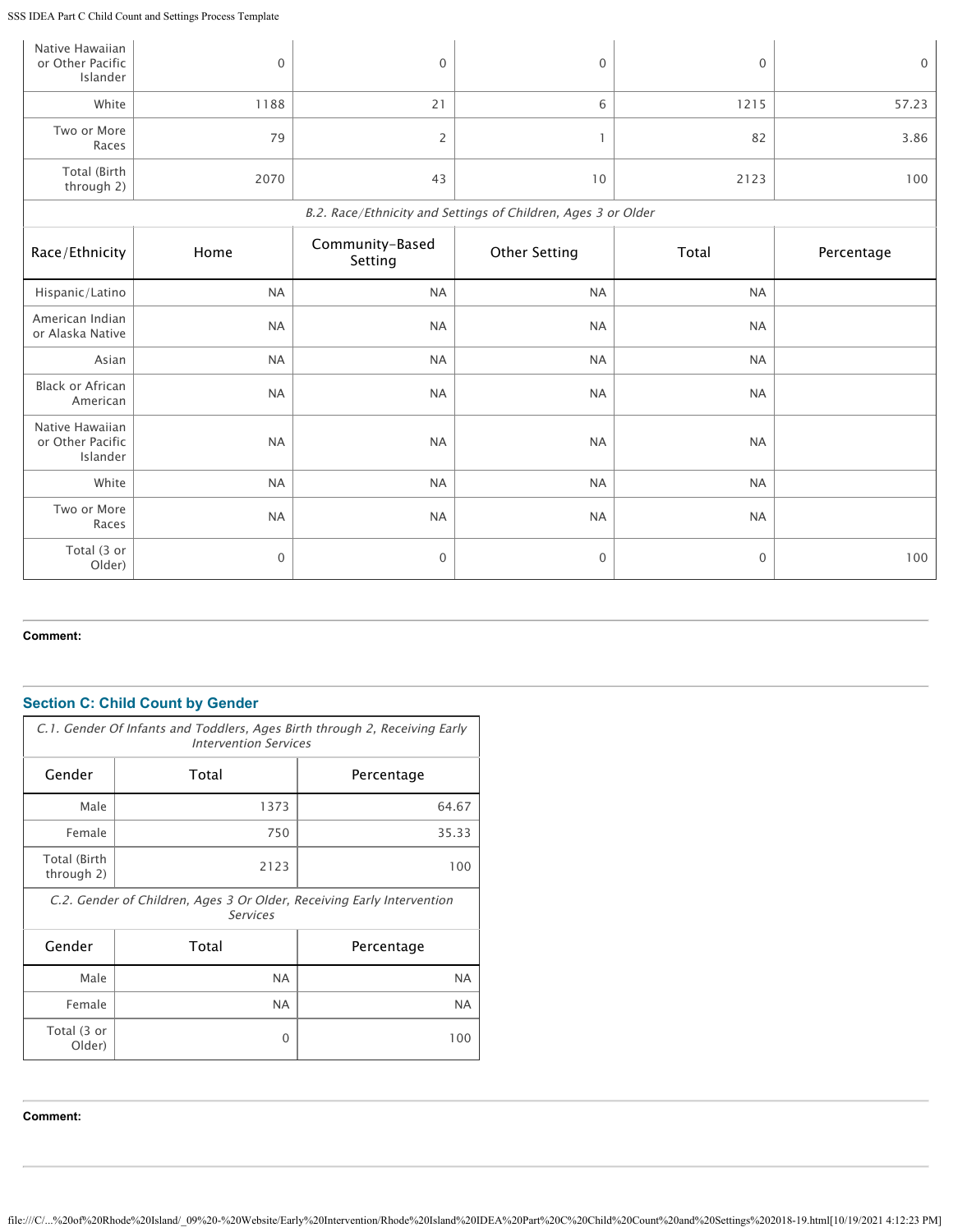# **Section D: At Risk Child Count**

Has your state elected under 20 U.S.C. 1432(5)(B)(i) to serve children under the age of three and at risk of having substantial delays if early intervention services are not provided? **No**

| At Risk Infants and Toddlers, Ages Birth through 2 |                             |            |            |            |  |
|----------------------------------------------------|-----------------------------|------------|------------|------------|--|
|                                                    | Ages as of Child Count Date |            |            |            |  |
| Race/Ethnicity                                     | Total                       | Birth to 1 | $1$ to $2$ | $2$ to $3$ |  |
| Hispanic/Latino                                    | <b>NA</b>                   |            |            |            |  |
| American Indian<br>or Alaska Native                | <b>NA</b>                   |            |            |            |  |
| Asian                                              | <b>NA</b>                   |            |            |            |  |
| Black or African<br>American                       | <b>NA</b>                   |            |            |            |  |
| Native Hawaiian<br>or Other Pacific<br>Islander    | <b>NA</b>                   |            |            |            |  |
| White                                              | <b>NA</b>                   |            |            |            |  |
| Two or More<br>Races                               | <b>NA</b>                   |            |            |            |  |
| Total (Birth<br>through 2)                         | $\mathbf{0}$                | $\sf NA$   | $\sf NA$   | <b>NA</b>  |  |

**Comment:**

## **Section E: Cumulative Child Count by Race/Ethnicity and Gender**

*Cumulative Number of Infants and Toddlers Who Received Early Intervention Services by Race/Ethnicity and Gender*

Cumulative Child Count Reference Period: From: **7/1/2017** To: **6/30/2018**

| E.1. Cumulative Count of Infants and Toddlers, Ages Birth through 2, by<br>Race/Ethnicity |       |            |  |
|-------------------------------------------------------------------------------------------|-------|------------|--|
| Race/Ethnicity                                                                            | Total | Percentage |  |
| Hispanic/Latino                                                                           | 1288  | 29.05      |  |
| American Indian<br>or Alaska Native                                                       | 14    | 0.32       |  |
| Asian                                                                                     | 110   | 2.48       |  |
| <b>Black or African</b><br>American                                                       | 326   | 7.35       |  |
| Native Hawaiian<br>or Other Pacific<br>Islander                                           | 1     | 0.02       |  |
| White                                                                                     | 2545  | 57.4       |  |
| Two or More<br>Races                                                                      | 150   | 3.38       |  |
| Total (Birth<br>through 2)                                                                | 4434  | 100        |  |
| E.2. Cumulative Count of Infants and Toddlers, Ages Birth through 2, by<br>Gender         |       |            |  |
| Gender<br>Total<br>Percentage                                                             |       |            |  |